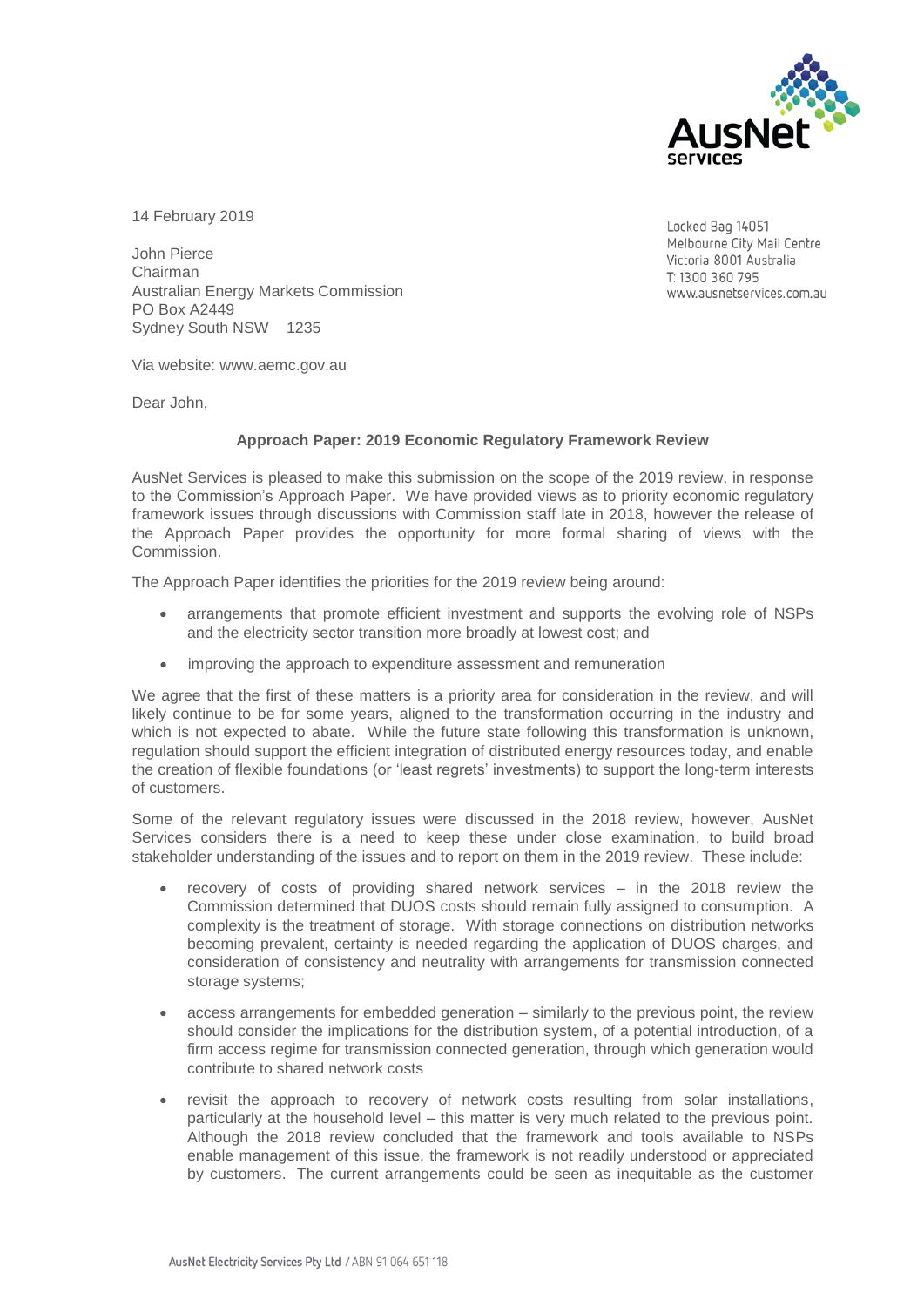who will trigger an augmentation must choose to either pay this cost or be export constrained, even if his neighbours have previously connected and are exporting without restriction and free of cost. There also would be merit in examining the methodologies for valuing DER, and thence consider an economic framework for assessing whether network upgrades are warranted to accommodate export. The workstream would link closely with the direction of system operation support for DER markets being explored by the OpEN program.

The Approach Paper observes that the Commission intends to use the outcomes of the joint bodies Distributed Energy Integration Program as a key input in considering DER matters. We understand that this collaborative program is conducting valuable work, however there appears to be limited opportunity for individual businesses and stakeholders to participate. Potentially there is the opportunity for greater information sharing and consultation on that program via this review.

In relation to expenditure assessment and remuneration, from examination of the matter, including from the findings in the 2018 review, there does not appear to be a material capex bias issue to be addressed. The review found that the conditions for a bias are related to the condition of a material difference between the regulated rate of return and the regulated business' actual cost of capital. As the regulated rate of return has fallen dramatically in the AER's December 2018 Rate of Return Guideline, the likelihood that this bias exists is far lower than at the time of the Commission's 2018 review.

We also note that the Finkel recommendation was for assessment of alternative models, if there is demonstrated bias towards capital expenditure. The recommended criterion was not if there is risk of this outcome, and clearly, as the Commission's 2018 review demonstrated, there is risk of deviation in either direction from a neutral outcome. Importantly, it is not long since measures were put in place to balance incentives through the AER's Better Regulation program, which included the introduction of a capex efficiency sharing scheme (alongside the opex efficiency sharing scheme) and introduction of the demand management incentive scheme. The success of these reforms has yet to be fully tested, but recent capital underspends compared to allowances does not indicate that there is an ongoing bias towards capital solutions.

The final report for the 2018 review advised that the subsequent review would continue exploration into improving the flexibility of the revenue setting framework to incorporate more outcomes based measures (refer to section 7.2.1 of the report). We would support the inclusion of this work in the scope of the review. The framework would benefit from recognition of a range of desirable outputs across the framework. It is currently highly focussed on average reliability outcomes and cost efficiencies.

The narrow view of a network's performance under the current framework can be seen in the AER's benchmarking reports, which for example, does not account for safety outcomes or customer experience. The importance of customer experience has been revealed through the New Reg process which AusNet Services is trialling in its current revenue determination for its electricity distribution network. The more extensive customer engagement that is arising should lead to the framework supporting arrangements more tailored to the needs of each network's customers.

A desirable outcome of the 2019 review would be a broadening of concept of performance so that benchmarking considers a wider set of measures. This would be an important step towards an output-based framework.

The more extensive and lengthy stakeholder engagement processes that are undertaken by many networks prior to submitting their Revenue Proposals mean that shortening the regulatory process post-submission should be considered. Consultation on the Revenue Proposal often starts more than three years prior to the new regulatory period, and considers network services three to eight years into the future. This is particularly challenging in this transitional period. Shortening the formal process by at least 6 months would facilitate more effective and up-to-date consultation prior to lodgement.